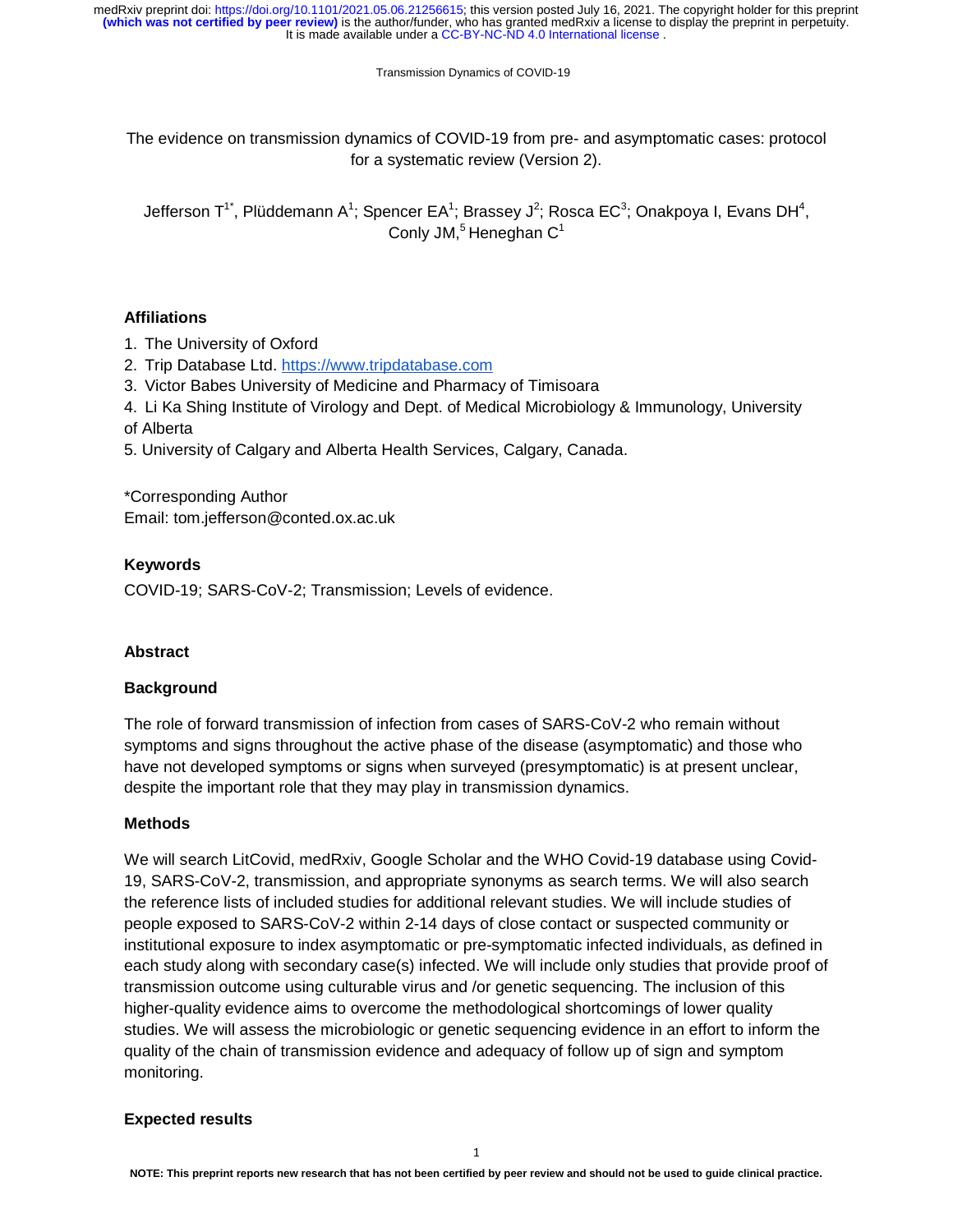#### Transmission Dynamics of COVID-19

We intend to present the evidence in three distinct packages: study description, methodological quality assessment and data extracted. We intend on summarising the evidence and drawing conclusions as to the quality of the evidence.

# **Background**

The overarching aim of the WHO's Global Strategic Preparedness and Response Plan for COVID-19 is to prevent transmission of SARS-CoV-2 and prevent associated illness and death. However, the transmission of the SARS-CoV-2 virus and the disease it causes is not completely understood, and public health and social measures (PHSMs) for restricting transmission are based on limited data with relatively few high-quality systematic reviews on the transmission of the SARS-CoV-2 virus available. To date, systematic reviews have revealed considerable methodological shortcomings in the included studies that hinder the development of firm conclusions over the transmission dynamics.<sup>1-3</sup>

Several reviews have addressed the magnitude of asymptomatic COVID-19 cases but the design and reporting of the included studies has revealed several deficits and biases, which have impacted the asymptomatic estimates and highlighted the need for more robust evidence<sup>4</sup>. Limitations identified have included the reliance on binary PCR testing alone to estimate asymptomatic fractions and onward transmission<sup>5, 6</sup>. Previous estimates of the asymptomatic influenza fraction are similarly affected by low quality study designs and methods. The role of cases which remain without symptoms or signs throughout the active phase (asymptomatic) of illness and those who have not developed symptoms or signs yet when surveyed (presymptomatic) is at present unclear, partly because of shortcomings in the methodologies employed in the studies $4, 7$ .

A lack of standardised methods requires the integration of clinical, epidemiologic, molecular and laboratory evidence into a framework that identifies higher-quality evidence that reduces the uncertainty over the transmission dynamics of acute respiratory pathogens. The framework requires studies that use comprehensive and serial screening for symptoms<sup>4</sup> and the use of high level confirmatory evidence of infection including viral culture and/or whole-genome sequencing to indicate the presence of replicable, infectious virus or with confirmation of identical sequences<sup>8</sup>. This framework is a work in progress as scientific understanding in this area evolves.

**Objectives:** To provide a rapid summary and evaluation of relevant data on the transmission of SARS-CoV-2 from pre and asymptomatic individuals, report important policy implications, and highlight research gaps of the highest priority.

## **Methods**

This review is part of a series of living reviews  $1-3$ ,  $9$  updated as new and important research is published. We set out to address the following questions:

- 1. Are asymptomatic or presymptomatic PCR positive individuals infectious;
- 2. What is the relationship between infectiousness and PCR cycle threshold;
- 3. If asymptomatic PCR positive individuals are infectious, what proportion are infectious and what is the duration of infectiousness;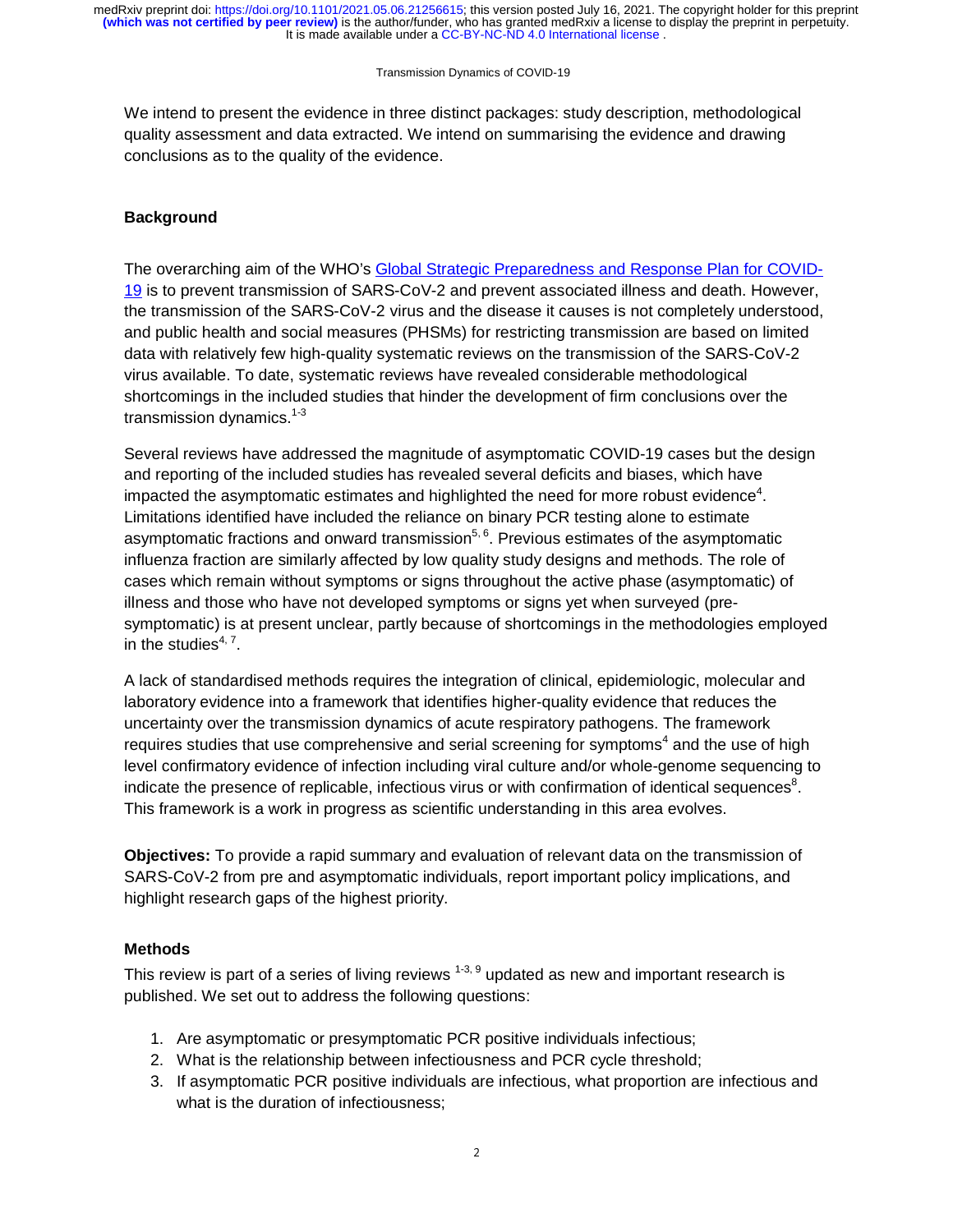Transmission Dynamics of COVID-19

4. Is there evidence of a chain of transmission that establishes asymptomatic and/or presymptomatic transmission of SARs-CoV-2?

# **Search Strategy**

The following electronic databases will be searched: LitCovid, medRxiv, Google Scholar and the WHO Covid-19 database. Search terms are COVID-19, SARS-CoV-2, transmission, and appropriate synonyms. The reference lists of included studies will be searched for additional relevant studies.

# **WHO Covid-19 Database** (https://search.bvsalud.org/global-literature-on-novel-coronavirus-2019-

ncov/). The global literature cited in the WHO COVID-19 database is updated daily (Monday through Friday) from searches of bibliographic databases, hand searching, and the addition of other expert-referred scientific articles.

# **LitCovid** (https://www.ncbi.nlm.nih.gov/research/coronavirus/)

A curated literature hub for tracking up-to-date scientific information about the 2019 novel Coronavirus. It is a comprehensive resource on the subject, providing central access to relevant articles in PubMed.

## **medRxiv** (https://www.medrxiv.org/)

A free online archive and distribution server for complete but unpublished manuscripts (preprints) in the medical, clinical, and related health sciences.

## **Google Scholar** (https://scholar.google.com/)

Provides a broad search for scholarly literature across many disciplines and sources: articles, theses, books, abstracts, from academic publishers, professional societies, online repositories, universities and other websites.

We will also search the bibliographies of retrieved systematic reviews<sup>7</sup>.

## **Inclusion criteria**

We will include studies if they reported the following information:

Population: people exposed to SARS CoV-2 within 2-14 days (incubation time) of close contact or suspected community or institutional exposure to index asymptomatic (at the time of observation) infected individuals, as defined in the study.

Reference: secondary case infected based on fulfilling a confirmed or probable case definition

Target: level 3 / level 4 evidence with confirmed transmission outcome<sup>8</sup>.

Design: prospective or retrospective observational studies, including case series and ecological designs, or interventional studies including randomised trials and clinical reports, outbreak reports, case-control studies and experimental studies. Studies incorporating models to describe observed data will be included, however studies reporting solely predictive modelling will be excluded. Single case reports will be excluded, as no case report would have information on secondary cases.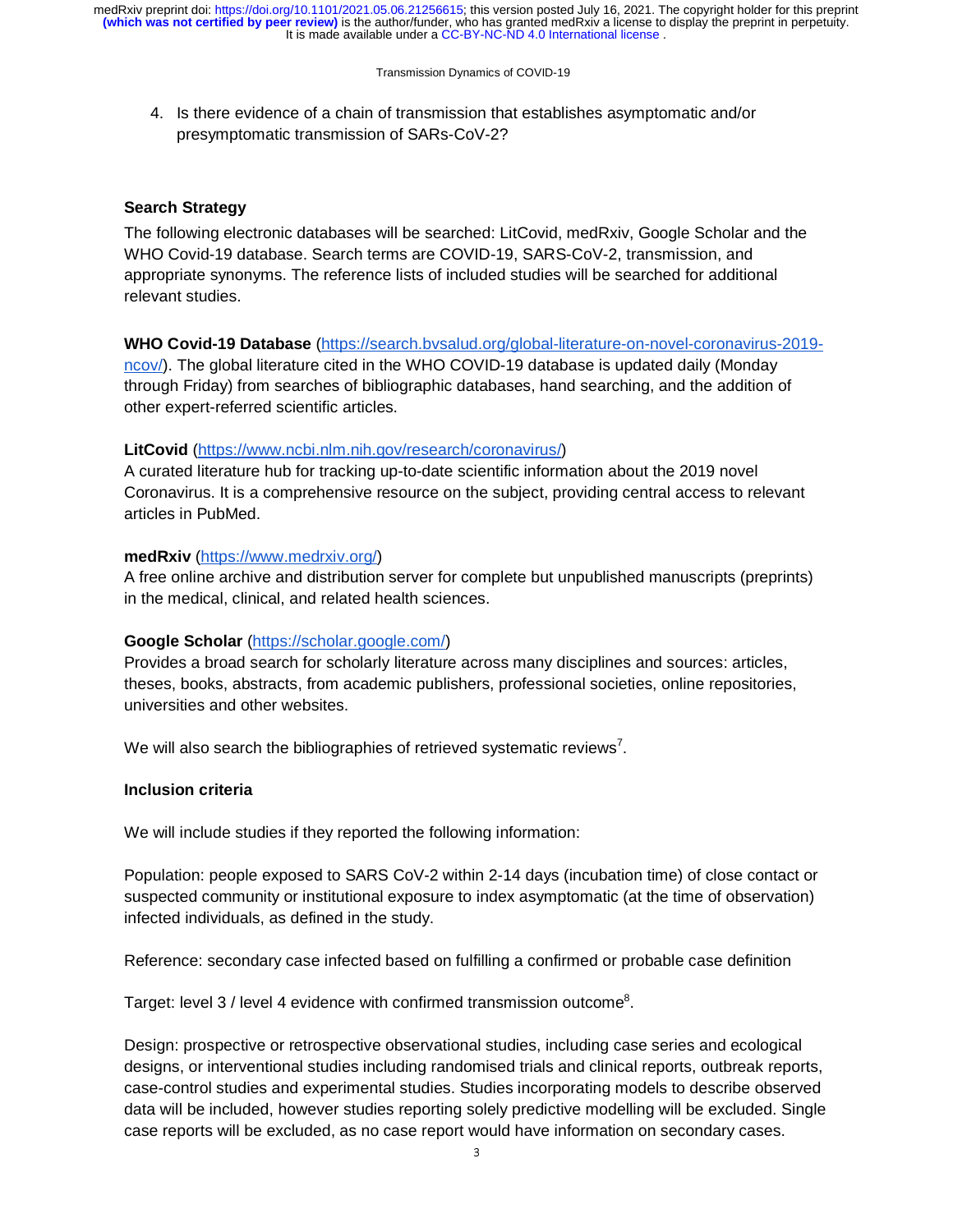#### Transmission Dynamics of COVID-19

Studies not reporting data by symptom status will be excluded as are those with a single observation point. A single observation or inadequate follow up cannot distinguish between presymptomatic, symptomatic and asymptomatic cases.

We modified our original protocol to define two steps of contribution to our evidence base from included studies. In the first step, we included all studies satisfying our overall inclusion criteria. In the second step, for assessing the chain of transmission (question 4), we will include those studies which identified index cases and reported sufficient data to document secondary transmission and thus allow analysis.

Sufficient data was defined as follows: i) documentation of transmission; ii) presence of replicating virus and/or documentation of phylodynamics (i.e. genetic sequence lineage); and iii) adequate follow-up and reporting of symptoms and signs. [See box 1]. For relevant studies, where necessary, one review author will write to the study corresponding author (with one reminder) to request further details.

# **Box 1**

# **i. Was transmission documented?**

**ia.** Was the chain of transmission adequately described and reported Demonstrable and replicable chain of transmission (Gwaltney's postulates<sup>10</sup> and study replicability).

- Viral growth at the proposed anatomic site of origin;<br>● Culturable virus present in secretions or tissues she
- Culturable virus present in secretions or tissues shed from the site of origin;
- Infectious virus contamination and survival in or on environmental substrate or object;
- Viral contaminant reaches portal of entry of new host;
- The results of the study are replicated independently on the basis of the methods detailed in the first study.

The last item should be considered an ideal aim, as many transmission studies are one-off and observational. However, the body of high-quality evidence should be compatible with the conclusions on the mode of transmission. Outlying studies and those that reach different conclusions, should be assessed to ascertain reasons for diversity.

**ib.** Are the circumstances of transmission adequately assessed and reported?

- Context (exposure takes place).
- Environment (temperature, relative humidity, air exchanges, UV light etc).
- Route if known report if multiple possible routes are entertained or cannot be ruled out.<br>● Circumstances of exposure, sample collection and signs and symptoms onset are
- Circumstances of exposure, sample collection and signs and symptoms onset are recorded and reported.

# **ii. Were viable replicating viruses and/or phylodynamics documented?**

**iia.** Presence of a viable replicating virus with phylodynamics compatible with hypothesised source ascertained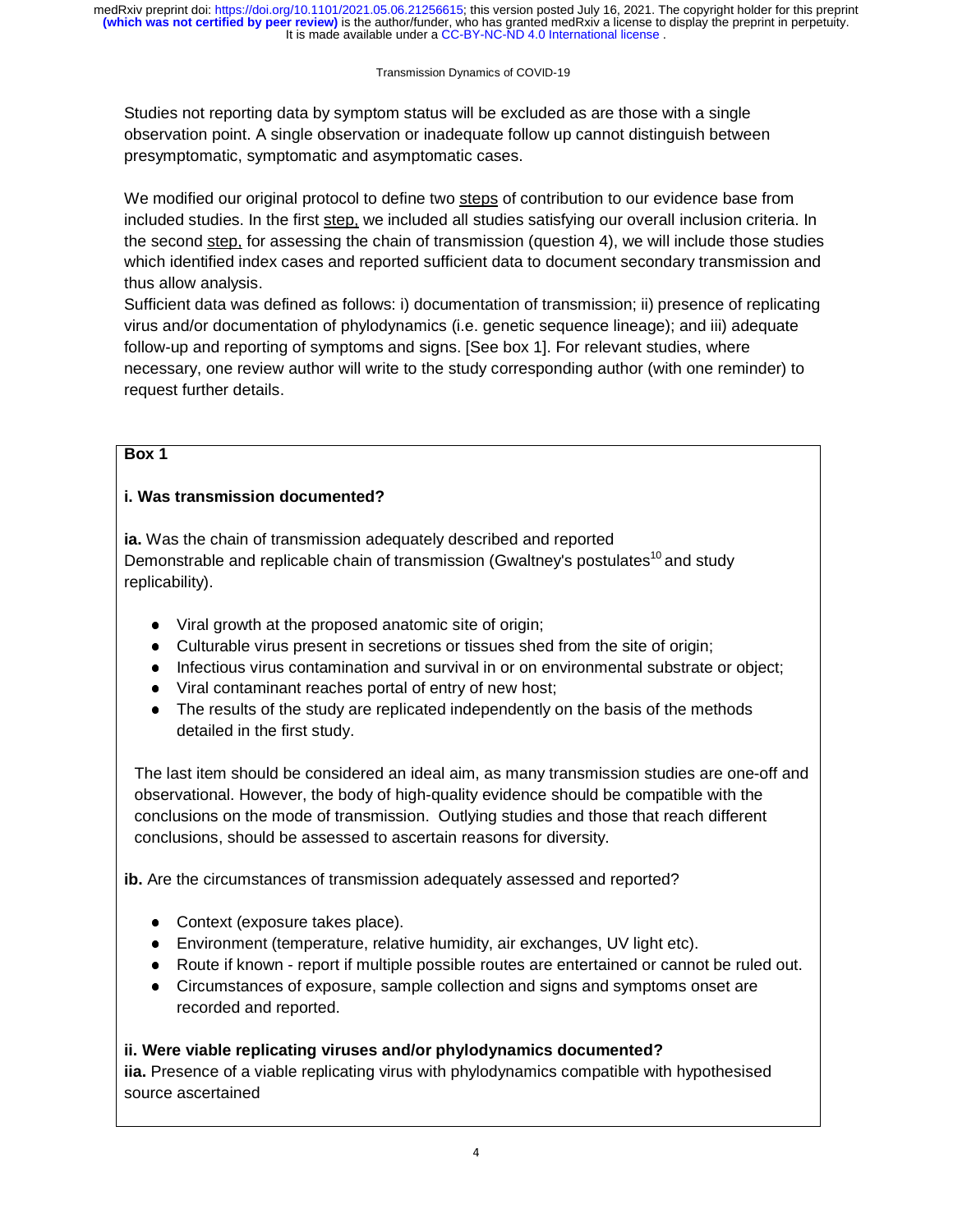#### Transmission Dynamics of COVID-19

- Cq, Ct, Log concentration or number of copies are assessed and reported.
- Observed structural changes in host cells caused by viral invasion that leads to visible cell lysis and/or other cytopathic phenomena or equivalent in culture.
- Evidence of virus replication consistent with expected growth kinetics in appropriate cell lines.
- Testing for evidence of contamination by other infectious agents.

**iib** Serial Culture adequately described and reported

- Techniques measuring viral infectivity using appropriate cell lines (e.g. viral plaque assay, TCID50 and immunofluorescence).
- For guidance see section 11-b of *Use of cell culture in virology for developing countries in the South-East Asia Region. New Delhi: World Health Organization, Regional Office for South-East Asia; 2. Licence: CC BY-NC-SA 3.0 IGO.*

**iic** Genome sequencing adequately described and reported [based on WHO Genomic sequencing of  $SARS-CoV-2<sup>11</sup>$ : items]

- Genome sampling strategies and study design are considered and reported, including the risk of cross-contamination [item 6.1].
- Appropriate metadata was collected and reported [item 6.2].<br>• The location of sequencing was appropriate [item 6.3.1]
- The location of sequencing was appropriate [item 6.3.1].

**iii.** Was there a precise definition of symptoms and signs used and was follow up adequate?

Could the patient flow or data collection methods have introduced bias [based on QUADAS -2] and were measures to mitigate the bias introduced?<sup>12</sup>

- A follow-up period is required to assess the presence or absence of symptoms and signs.
- Inadequate follow-up may misclassify pre-symptomatic individuals  $3$ .<br>■ An assessment of other underlying reasons for the presence of symp
- An assessment of other underlying reasons for the presence of symptoms and signs should be applied in all cases

A reassessment of symptoms and signs should be recorded by another interviewer in a proportion of the cases as a data quality check.

# **Quality Assessment**

There are no formal quality assessment and reporting criteria for transmission studies, a situation reminiscent of the early days of Evidence-Based Medicine. Some authors have adapted observational checklists to assess quality<sup>7</sup>. However pre-existing tools and adaptations do not adequately account for the biases that might influence the understanding of the chain of transmission and the need to obtain microbiological as well as clinical confirmation of transmission. This is even more important in the case of asymptomatic transmission. This is why we have created the list in Box 1 and further broke down the contribution of each study into two steps and included only level  $3$  / level 4 evidence $8$ .

Two reviewers will each extract data from the included primary studies and independently verify the data extraction of the other studies. Disagreements will be resolved by consensus or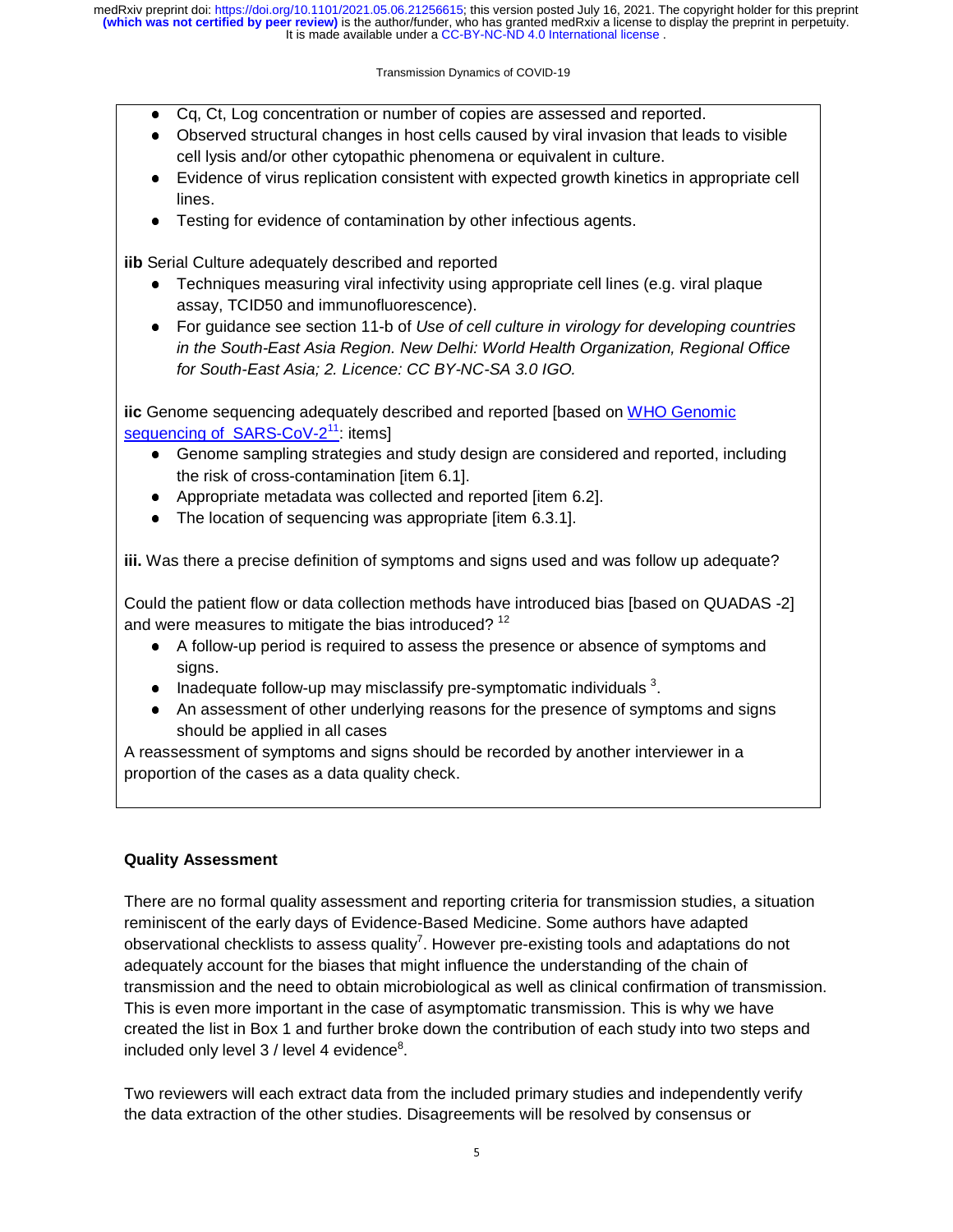#### Transmission Dynamics of COVID-19

discussion with a third reviewer. One reviewer will assess the risk of bias from the primary studies and these judgments will be independently verified by a second reviewer.

## **Data extraction**

Search yields will be screened in duplicate and included study data will be extracted into templates that include study characteristics and methodological quality of studies and a summary of the main findings. References will be included in alphabetical order as a web appendix that facilitates updating. We will follow PRISMA reporting guidelines as indicated for systematic or scoping reviews where applicable (**PRISMA checklist**)<sup>11</sup>. Data extraction will be performed by one author and independently checked by a second author. Where there is disagreement, a third author will arbitrate.

# **Data synthesis and reporting**

Outcomes of interest are listed in the inclusion criteria. We will summarise data narratively and report the outcomes as stated in the paper, including quantitative estimates where feasible and relevant. We will also report subgroups of results by age categories where appropriate (e.g., school children, older adults). Where possible, compatible datasets of cycle threshold values and their relationship to viable replicating viruses will be analysed using appropriate statistical packages. Where necessary we will write to study authors for clarification of data. Where appropriate we will also report research and policy implications.

# **Continual data release**

As important new data accumulates, we will produce a report as an individual rapid review and aim to make all our work available by depositing the review findings in an open access repository (e.g. the **Oxford Research Archive**).

# **Funding**

This work is at present unfunded.

# **Authors' contributions**

All authors contributed in equal part to the conceptualisation and development of the content. TJ and CH wrote the first draft and edited this version. All authors contributed to the subsequent drafts and approved the final version.

## **Conflict of interest statements**

TJ was in receipt of a Cochrane Methods Innovations Fund grant to develop guidance on the use of regulatory data in Cochrane reviews (2015 to 2018). In 2014 to 2016, he was a member of three advisory boards for Boehringer Ingelheim. TJ was a member of an independent data monitoring committee for a Sanofi Pasteur clinical trial on an influenza vaccine. TJ is occasionally interviewed by market research companies about phase I or II pharmaceutical products for which he receives fees (current). TJ was a member of three advisory boards for Boehringer Ingelheim (2014 to 16). TJ was a member of an independent data monitoring committee for a Sanofi Pasteur clinical trial on an influenza vaccine (2015 to 2017). TJ is a relator in a False Claims Act lawsuit on behalf of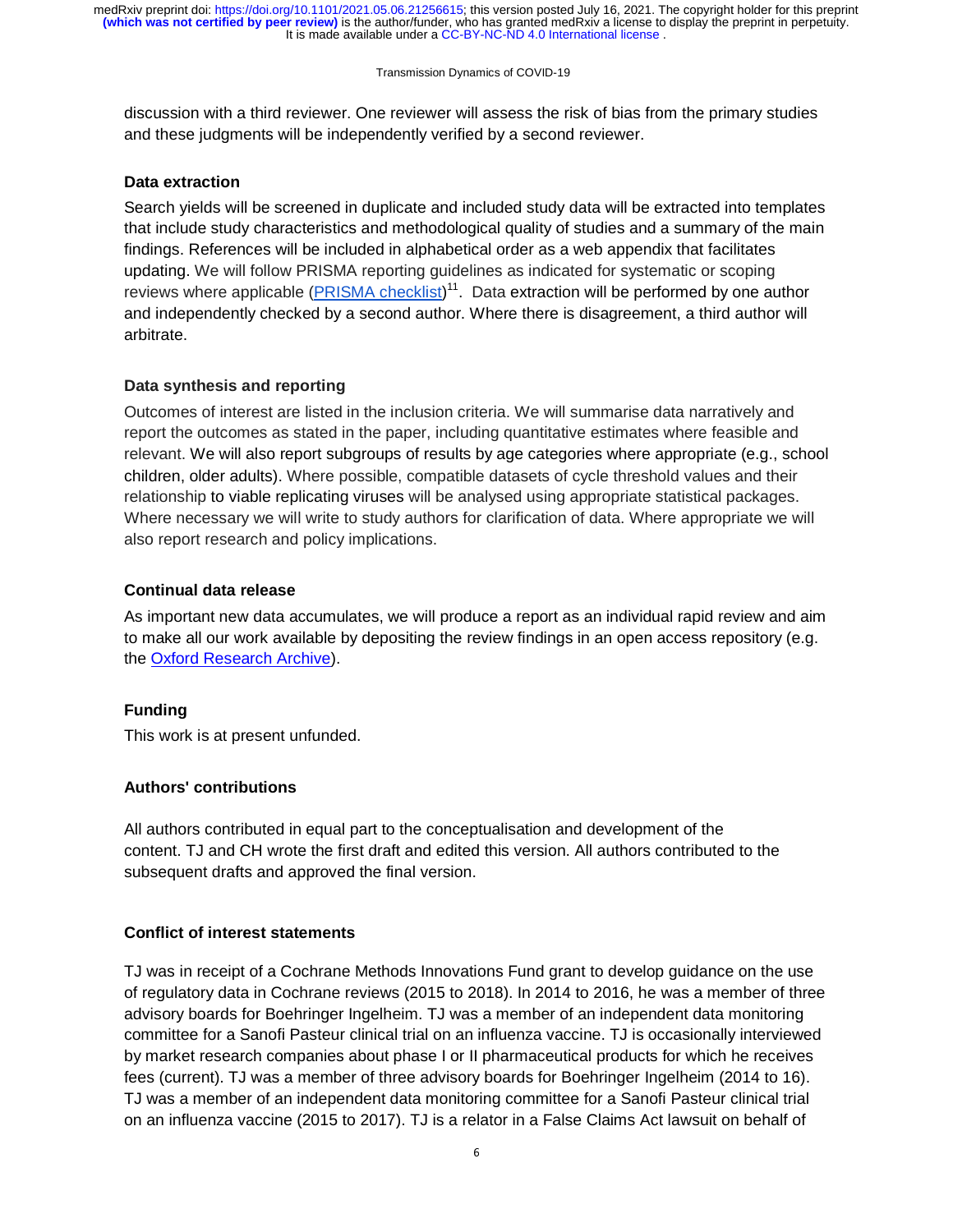#### Transmission Dynamics of COVID-19

the United States that involves sales of Tamiflu for pandemic stockpiling. If resolved in the United States favour, he would be entitled to a percentage of the recovery. TJ is coholder of a Laura and John Arnold Foundation grant for the development of a RIAT support centre (2017 to 2020) and Jean Monnet Network Grant, 2017 to 2020 for The Jean Monnet Health Law and Policy Network. TJ is an unpaid collaborator to the project Beyond Transparency in Pharmaceutical Research and Regulation led by Dalhousie University and funded by the Canadian Institutes of Health Research (2018 to 2022). TJ consulted for Illumina LLC on next-generation gene sequencing (2019 to 2020). TJ was the consultant scientific coordinator for the HTA Medical Technology programme of the Agenzia per i Servizi Sanitari Nazionali (AGENAS) of the Italian MoH (2007 to 2019). TJ is Director Medical Affairs for BC Solutions, a market access company for medical devices in Europe. TJ was funded by NIHR UK and the World Health Organization (WHO) to update Cochrane review A122, Physical Interventions to interrupt the spread of respiratory viruses. TJ is funded by Oxford University to carry out a living review on the transmission epidemiology of COVID 19. Since 2020, TJ receives fees for articles published by The Spectator and other media outlets. TJ is part of a review group carrying out a Living rapid literature review on the modes of transmission of SARS CoV 2 (WHO Registration 2020/1077093 0). He is a member of the WHO COVID 19 Infection Prevention and Control Research Working Group for which he receives no funds. TJ is funded to co-author rapid reviews on the impact of Covid restrictions by the Collateral Global Organisation*.*

CJH holds grant funding from the NIHR, the NIHR School of Primary Care Research, the NIHR BRC Oxford and the World Health Organization for a series of Living rapid reviews on the modes of transmission of SARs CoV 2 reference WHO registration No2020/1077093. He has received financial remuneration from an asbestos case and given legal advice on mesh and hormone pregnancy tests cases. He has received expenses and fees for his media work including occasional payments from BBC Radio 4 Inside Health and The Spectator. He receives expenses for teaching EBM and is also paid for his GP work in NHS out of hours (contract Oxford Health NHS Foundation Trust). He has also received income from the publication of a series of toolkit books and for appraising treatment recommendations in non-NHS settings. He is the Director of CEBM, an NIHR Senior Investigator and an advisor to Collateral Global.

DE holds grant funding from the Canadian Institutes for Health Research and Li Ka Shing Institute of Virology relating to the development of Covid 19 vaccines as well as the Canadian Natural Science and Engineering Research Council concerning Covid 19 aerosol transmission. He is a recipient of World Health Organization and Province of Alberta funding which supports the provision of BSL3 based SARS CoV 2 culture services to regional investigators. He also holds public and private sector contract funding relating to the development of poxvirus based Covid 19 vaccines, SARS CoV 2 inactivation technologies, and serum neutralization testing.

JMC holds grants from the Canadian Institutes for Health Research on acute and primary care preparedness for COVID 19 in Alberta, Canada and was the primary local Investigator for a Staphylococcus aureus vaccine study funded by Pfizer for which all funding was provided only to the University of Calgary. He is a co-investigator on a WHO funded study using integrated human factors and ethnography approaches to identify and scale innovative IPC guidance implementation supports in primary care with a focus on low resource settings and using drone aerial systems to deliver medical supplies and PPE to remote First Nations communities during the COVID 19 pandemic. He also received support from the Centers for Disease Control and Prevention (CDC) to attend an Infection Control Think Tank Meeting. He is a member of the WHO Infection Prevention and Control Research and Development Expert Group for COVID 19 and the WHO Health Emergencies Programme (WHE) Ad hoc COVID 19 IPC Guidance Development Group, both of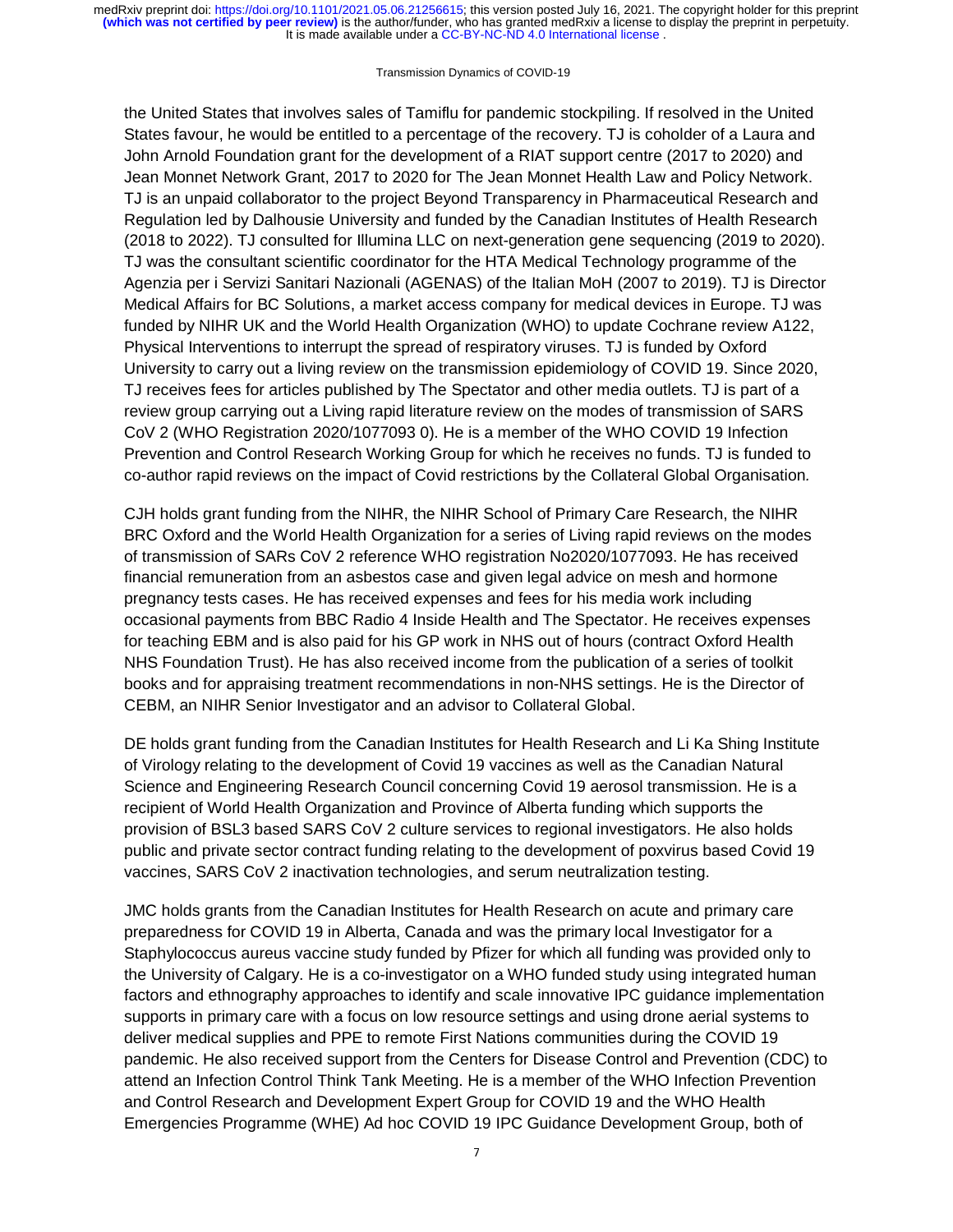It is made available under a [CC-BY-NC-ND 4.0 International license](http://creativecommons.org/licenses/by-nc-nd/4.0/) . **(which was not certified by peer review)** is the author/funder, who has granted medRxiv a license to display the preprint in perpetuity. medRxiv preprint doi: [https://doi.org/10.1101/2021.05.06.21256615;](https://doi.org/10.1101/2021.05.06.21256615) this version posted July 16, 2021. The copyright holder for this preprint

#### Transmission Dynamics of COVID-19

which provide multidisciplinary advice to the WHO, for which no funding is received and from which no funding recommendations are made for any WHO contracts or grants. He is also a member of the Cochrane Acute Respiratory Infections Group.

JB is a major shareholder in the Trip Database search engine (www.tripdatabase.com) as well as being an employee. In relation to this work, Trip has worked with a large number of organisations over the years, none have any links with this work. The main current projects are with AXA and Collateral Global.

ECR was a member of the European Federation of Neurological Societies(EFNS) / European Academy of Neurology (EAN) Scientist Panel, Subcommittee of Infectious Diseases (2013 to 2017). Since 2021, she is a member of the International Parkinson and Movement Disorder Society (MDS) Multiple System Atrophy Study Group, the Mild Cognitive Impairment in Parkinson Disease Study Group, and the Infection Related Movement Disorders Study Group. She was an External Expert and sometimes Rapporteur for COST proposals (2013, 2016, 2017, 2018, 2019) for Neurology projects.

IJO, EAS, and AP have no interests to disclose.

# **Ethics committee approval.**

No approval was necessary

# **Data Availability**

All data included in the review will be provided in the tables and text.

## **References**

- 1. Heneghan, C., et al., *SARS-CoV-2 and the role of airborne transmission: a systematic review [version 1; peer review: awaiting peer review].* F1000Research, 2021. **10:232**. https://doi.org/10.12688/f1000research.52091.1.
- 2. Onakpoya, I., et al., *SARS-CoV-2 and the role of close contact in transmission: a systematic review [version 1; peer review: awaiting peer review].* F1000Research, 2021. **10**(280). 10.12688/f1000research.52439.1.
- 3. Onakpoya, I., et al., *SARS-CoV-2 and the Role of Fomite Transmission: A Systematic Review. [version 1 peer review: awaiting peer review].* F1000Research, 2021. **10:233**. 10.12688/f1000research.51590.1.
- 4. Meyerowitz, E.A., et al., *Towards an accurate and systematic characterisation of persistently asymptomatic infection with SARS-CoV-2.* The Lancet Infectious Diseases. 10.1016/S1473-3099(20)30837-9.
- 5. Cevik, M., et al., *SARS-CoV-2, SARS-CoV-1 and MERS-CoV viral load dynamics, duration of viral shedding and infectiousness: a living systematic review and meta-analysis.* medRxiv, 2020: p. 2020.07.25.20162107. 10.1101/2020.07.25.20162107.
- 6. Jefferson, T., et al., *Viral cultures for COVID-19 infectivity assessment. Systematic review.* medRxiv, 2020: p. 2020.08.04.20167932. 10.1101/2020.08.04.20167932.
- 7. Buitrago-Garcia D, E.-G.D., Counotte and H.S. MJ, Imeri H, Ipekci AM, et al., *Occurrence and transmission potential of asymptomatic and presymptomatic SARS-CoV-2 infections: A living systematic review and metaanalysis.* PLoS Med 2020. **17**(9). org/10.1371/journal.pmed.1003346.